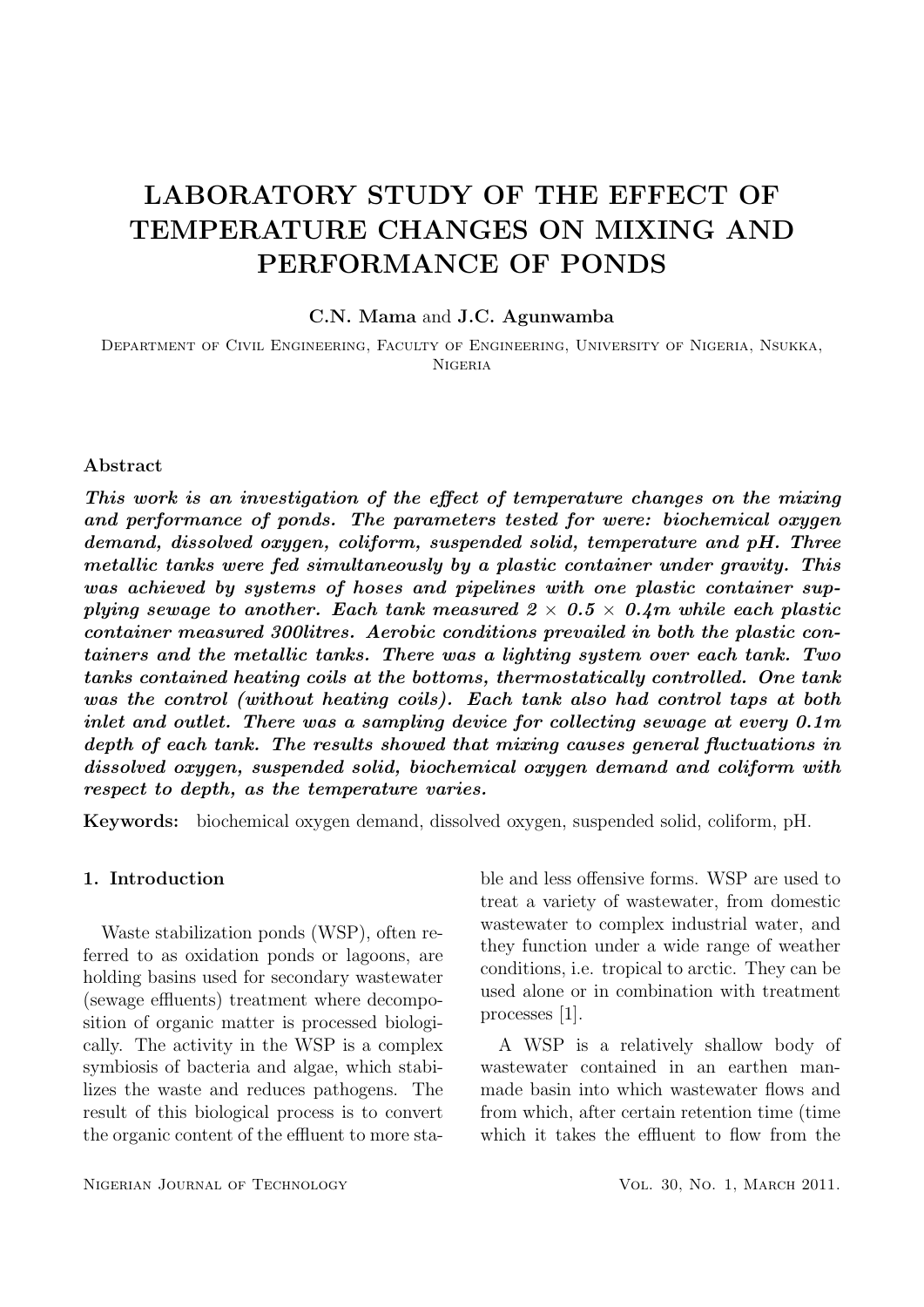inlet to the outlet) a well-treated effluent is discharged. Many characteristics make WSP substantially different from other wastewater treatment. They include design, construction and operation simplicity, cost effectiveness, low maintenance requirements, low energy requirements, easily adaptive for upgrading and high efficiency [1].

The most appropriate wastewater treatment is that which will produce an effluent meeting the recommended microbiological and chemical quality guidelines both at low cost and with minimal operational and maintenance requirements [2]. Adopting as low a level of treatment as possible is especially desirable in developing countries, not only from the point of view of cost but also in acknowledgement of the difficulty of operating complex systems reliably. In many locations it will be better to design the reuse systems to accept a low-grade of effluent rather than to rely on advanced treatment processes producing a reclaimed effluent which continuously meets a stringent quality standard.

Waste stabilization ponds (WSP) are now regarded as the method of first choice for the treatment of wastewater in many parts of the world. In Europe, for example, WSP are widely used for small rural communities (approximatedly up to 2000 population but larger systems exist in Mediterranean France and also in Spain and Portugal) [3, 4]. In the United States one third of all wastewater treatment plants are WSP, usually serving populations up to 5000 [5]. However in warmer climates (the Middle East, Africa, Asia and Latin America) ponds are commonly used for large populations (up to around 1 million). In developing countries and especially in the tropical and equatorial regions sewage treatment by WSPs has been considered an ideal way of using natural processes to improve sewage effluents.

The mixing of the pond contents is an important mechanism, which helps to convey oxygen produced at the pond surface to the lower layers. Wind and heat are the two factors of major importance, which influence the degree of mixing that occurs within a pond. Mixing contributes oxygen in its own way by the process of reaeration. It also helps to reduce thermal stratification, which aids in dispersing bacteria and algae throughout the pond thus producing an effluent of a more consistent quality.

The application of mixing is one of the first major advances in anaerobic treatment. Mixing is an important factor in pH control and maintenance of even environmental conditions. It distributes buffering agents throughout the reactor volume and prevents localized build-up of high concentrations of intermediate metabolic products, which may inhibit methanogenic activity. On the contrary, inadequate mixing propitiates the development of adverse microenvironments [1].

Temperature as a local environmental condition is significant because changes in the wastewater temperature can affect the biological reaction rate. For example, a decrease of 10°C will reduce the reaction rate by about half [6]. An environmental condition of temperature has an important effect on the survival and growth of bacteria. In general, optimum growth occurs within a fairly narrow range of temperature, although the bacteria may be able to survive within much broader limits. Temperatures below the optimum typically have a more significant effect on growth rate than temperatures above the optimum [6]. Optimum temperatures for bacterial activity are in the range from about  $25^{\circ}$ Cto  $35^{\circ}$ C. Aerobic digestion and nitrification stop when the temperature rises to  $50^{\circ}$ C. When the temperature drops to about  $15^{\circ}$ C, methane producing bacteria become quite inactive, and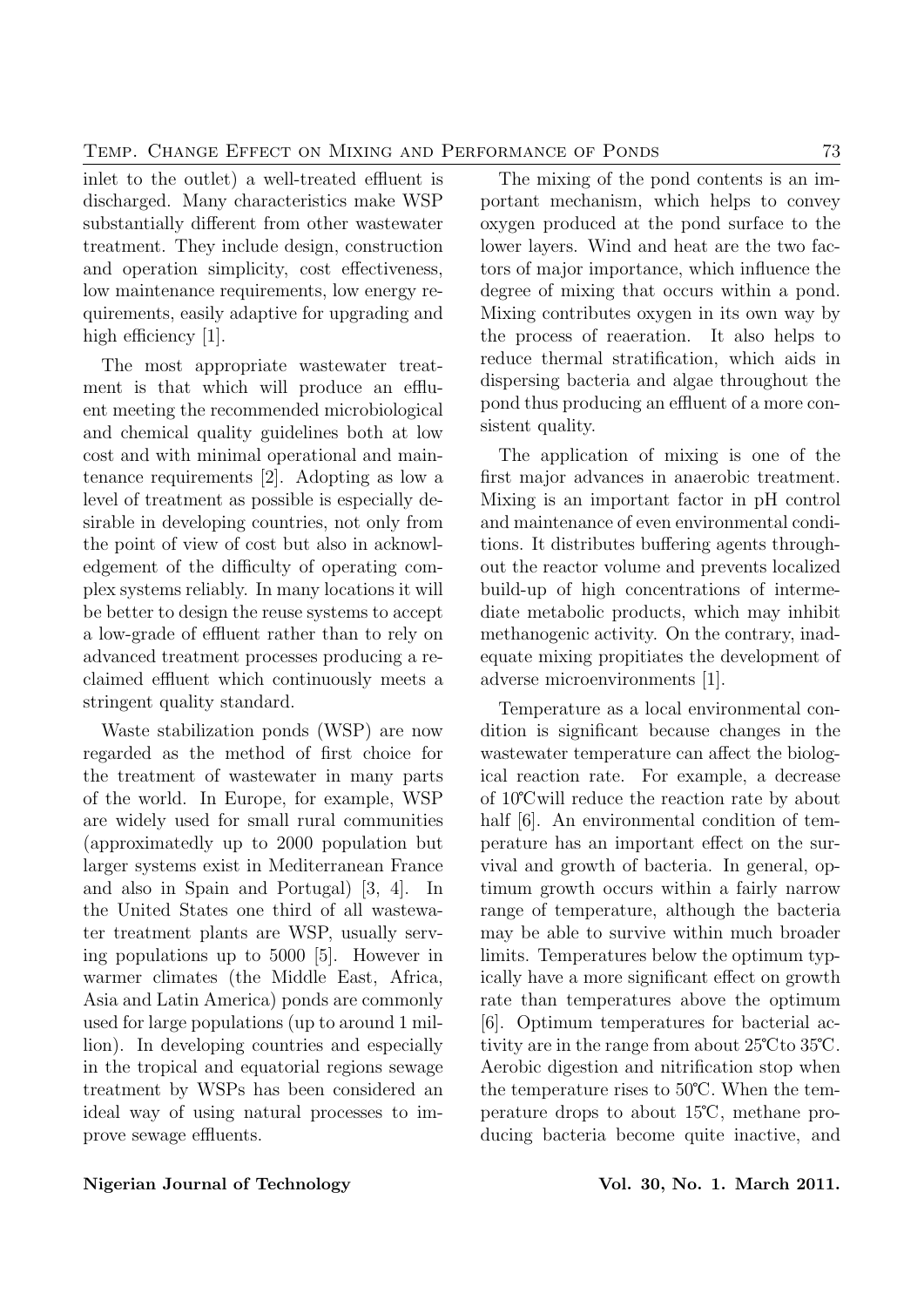74 C.N. MAMA and J.C. AGUNWAMBA

at about  $5^{\circ}$ C, the autotrophic- nitrifying bacteria practically cease functioning. At  $2^{\circ}C$ , even the chemo-heterotrophic bacteria acting on carbonaceous material become essentially dormant.

As temperature rises, the rate of reaction also increases. In order to have a reasonable methane production rate, the temperature should be maintained above 20°C. Methane production rates are doubled for each 10°C temperature increase in the mesophilic range [6]. Increasing the temperature results in a more rapid bacteria kill. The temperature dependence of the biological reaction-rate constants is very important in assessing the overall efficiency of a biological treatment process. Temperature not only influences the metabolic activities of the microbial population but also has a profound effect on such factors as gas-transfer rates and the settling characteristics of the biological solids. The temperature at which the BOD of a wastewater sample is determined is usually  $20^{\circ}$ C.

Hence, this work focused on investigating the effect of variation of some pond parameters like DO, SS, Coliform, pH, BOD with depth. It investigated the effect of temperature on pond mixing and stratification. It also investigated the extent of stratification and mixing in ponds with respect to BOD, DO, SS, pH, temperature and coliform.

# 2. Experimental Procedure

# 2.1. Collection of Sample

Influent sewage to the facultative ponds was collected from the University of Nigeria, Nsukka wastewater treatment plant.

### 2.2. Laboratory Set-Up

Figure 1 shows the laboratory set-up of three metallic tanks A, B, C (containing

Nigerian Journal of Technology **Vol. 30, No. 1. March 2011**.

sewage) fed simultaneously by plastic container II under gravity. This was achieved by systems of hoses and pipelines. Plastic container I supplied sewage to plastic container II under gravity too. Each tank measured 2 x 0.5 x 0.4m while the capacity of each plastic container was 300litres. Aerobic conditions prevailed in both the plastic containers and the metallic tanks.

There was a lighting system over each tank. Tanks B and C contained heating coils at the bottoms; thermostatically controlled. Tank A was the control (without heating coils). Each tank also had control taps at both inlet and outlet.

Plastic container I was constantly being supplied with sewage because the flow condition throughout the entire set-up was continuous. There was also a sampling device for collecting sewage at every 0.1m depth of each tank. It was numbered 1, 2, 3, and 4 to denote sewage samples collected from the surface to the bottom in that order. All samples were preserved in such a way as to avoid any significant change in quality between the times of sampling and actual testing. American standard methods were used throughout the analysis.

# 2.3. Sampling Technique

In each of the seven different test days, tanks B and C were heated to different temperatures before sampling with the sampling device. The control, (tank A) was sampled without heating in each of the test days. Samples were taken from the middle of each tank.

After the heating, the temperature of the different layers (0.1m depth each) was tested. This was followed by dissolved oxygen test, pH test, BOD test, Coliform test and suspended solids test.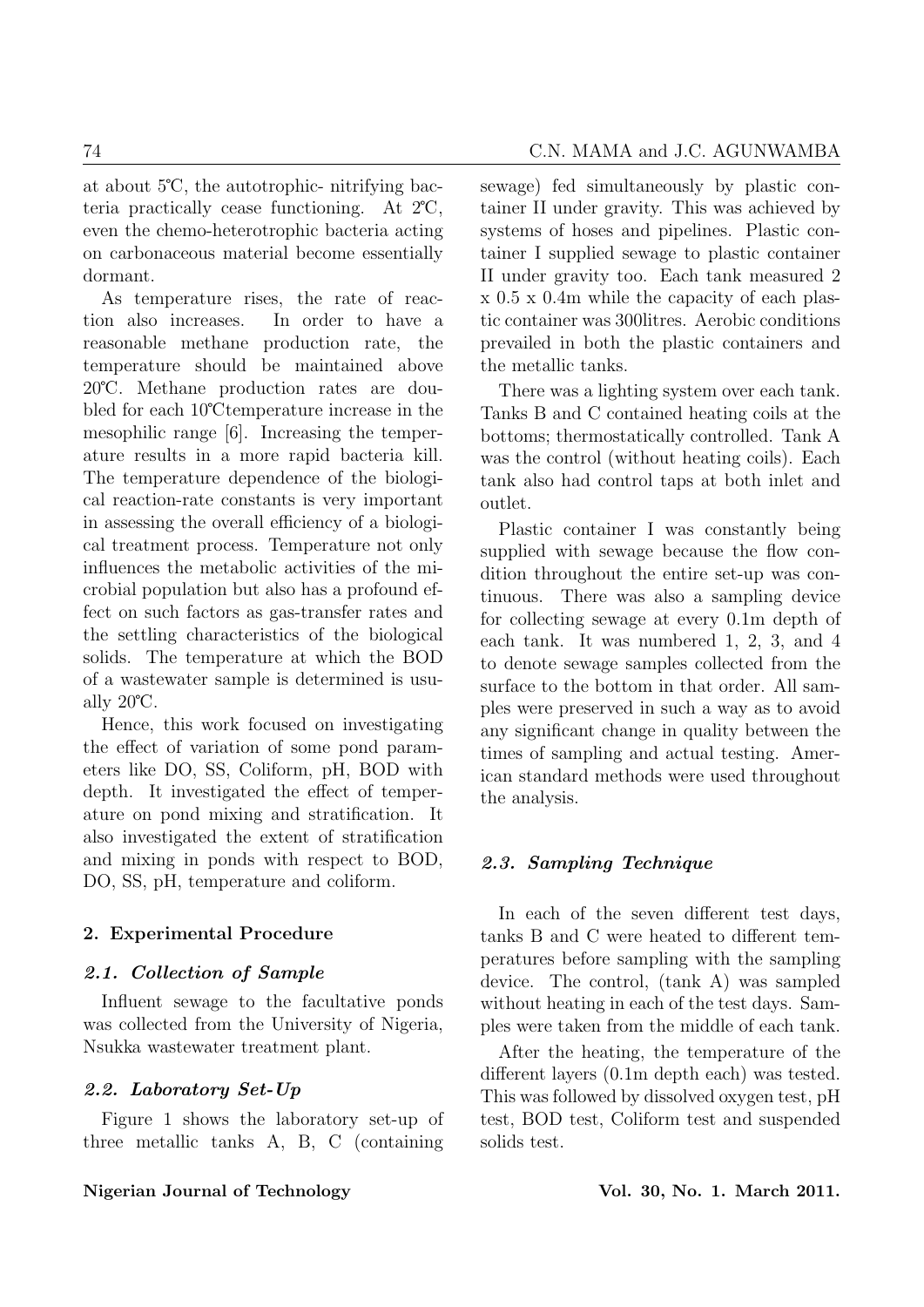|                | $T(^{\circ}C)$ | pH (pH Units) | DO(mg/l)          | SS(mg/l)            | COLIFORM $(x 104)$<br>100ml) | BOD (mg/l)          |
|----------------|----------------|---------------|-------------------|---------------------|------------------------------|---------------------|
| B1             | $34 \pm 2.000$ | $8.0 + 0$     | $1.644 \pm 0.551$ | $455.714 \pm 2.000$ | $5.333 \pm 2.122$            | $135.667 + 2.223$   |
| B <sub>2</sub> | $34 \pm 2.000$ | $6.4 \pm 0$   | $1.526 \pm 0.538$ | $21.429 \pm 2.006$  | $9.667 \pm 2.222$            | $101.333 \pm 1.004$ |
| B <sub>3</sub> | $34 \pm 2.000$ | $6.8 \pm 0$   | $1.796 \pm 0.592$ | $20 \pm 2.000$      | $11 \pm 2.000$               | $117.667 \pm 2.000$ |
| B <sub>4</sub> | $34 \pm 2.000$ | $7.5 \pm 0$   | $1.554 \pm 0.634$ | $17.143 \pm 2.000$  | $15.333 + 2.221$             | $85.667 + 1.740$    |
| C1             | $40 \pm 2.000$ | $8.0 \pm 0$   | $1.627 \pm 0.536$ | $514.286 \pm 2.002$ | $4.667 \pm 1.700$            | $163 \pm 1.811$     |
| C2             | $40 \pm 2.000$ | $7.5 \pm 0$   | $1.793 \pm 0.528$ | $29.714 \pm 2.000$  | $4.333 \pm 1.886$            | $131.667 \pm 1.222$ |
| C3             | $40 \pm 2.000$ | $6.8 + 0$     | $1.749 \pm 0.390$ | $26.857 + 2.221$    | $15.333 + 1.712$             | $89.333 + 1.921$    |
| C <sub>4</sub> | $40 \pm 2.000$ | $6.4 \pm 0$   | $1.583 \pm 0.449$ | $23.857 \pm 2.000$  | $8.667 \pm 1.500$            | $103 \pm 2.411$     |

Table 1: Arithmetic average and standard deviationon of pond parameters  $\dot{\phantom{a}}$ 

\* Average values of 7 sets of observations in T, pH, DO, SS, Coliform and BOD were based on 3 sets of observations

|            |      |              | STATISTICAL PROPERTIES      |                               |  |
|------------|------|--------------|-----------------------------|-------------------------------|--|
| Parameter  |      |              | Mean $(mg/l)$               | Standard deviation $(mg/l)$   |  |
| DO         | Pond | А            | 2.122                       | 0.569                         |  |
|            |      | В            | 1.630                       | 0.590                         |  |
|            |      | С            | 1.688                       | 0.487                         |  |
| <b>SS</b>  | Pond | А            | 82.321                      | 221.313                       |  |
|            |      | В            | 128.571                     | 343.238                       |  |
|            |      | C            | 148.679                     | 486.409                       |  |
| <b>BOD</b> | Pond | $\mathsf{A}$ | 146.917                     | 94.070                        |  |
|            |      | В            | 110.083                     | 68.551                        |  |
|            |      | C            | 121.750                     | 81.003                        |  |
| Coliform   | Pond | А            | $20 \times 10^4 / 100$ ml   | $40.694 \times 10^4$ / 100ml  |  |
|            |      | B            | $10.33 \times 10^4$ / 100ml | $11.198 \times 10^4$ / 100ml  |  |
|            |      | C            | $8.25 \times 10^4 / 100$ ml | $10.361 \times 10^4 / 100$ ml |  |

Table 2: Parameters and statistical properties \*

Notes same as in table 1

### 3. Analysis and Results

# 3.1. Characteristics of sewage control with respect to depth

The variation of pH, dissolved oxygen, biochemical oxygen demand, suspended solid, coliform with depth are shown in figures 2 to 7. An average temperature of 27°C occurred in tank A (sewage control without heaters). Dissolved oxygen increased towards the surface. Dissolved oxygen was observed at all depths. Maximum and minimum values of dissolved oxygen (for tank A) were 2.499mg/l and 1.79mg/l respectively.

The pH showed marked variation with depth. Photosynthesis controls the pH value. As one approaches the surface,  $CO<sub>2</sub>$  from respiration is no longer enough to satisfy the demand required by larger algae concentration. Assimilation of the  $CO<sub>2</sub>$  by algae causes the disequilibrium of the carbonate balance. Therefore, the pH of the whole water increases. Maximum and minimum pH were 8.0 and 6.4 respectively.

The vertical distribution of BOD was characterized by marked gradients of concentration. Maximum  $(237.667 \text{ mg/l})$  and minimum (51 mg/l) occurred at the bottom and surface respectively. The occurrence of increased BOD towards the bottom was due to the anaerobic redissolution and digestion of the matter previously sedimented. The maximum BOD reduction at the surface was associated with maximum DO, pH and temperature.

Coliform bacteria were higher at the bottom than on the surface. Due to higher photosynthetic activity at the surface, more bicarbonates available were utilized in the metabolic activity of algae, causing a reduction of bacteria. Coliform concentration ranged from less than  $3 \times 10^4$  to  $53.333 \times 10^4$  per 100 ml.

Suspended solids were found to be highest at the bottom (261mg/l) and least at the surface (12.857 mg/l). This was possibly because the sewage has been screened before entering the pond. In addition, stratification was suggested to have taken place, for stratification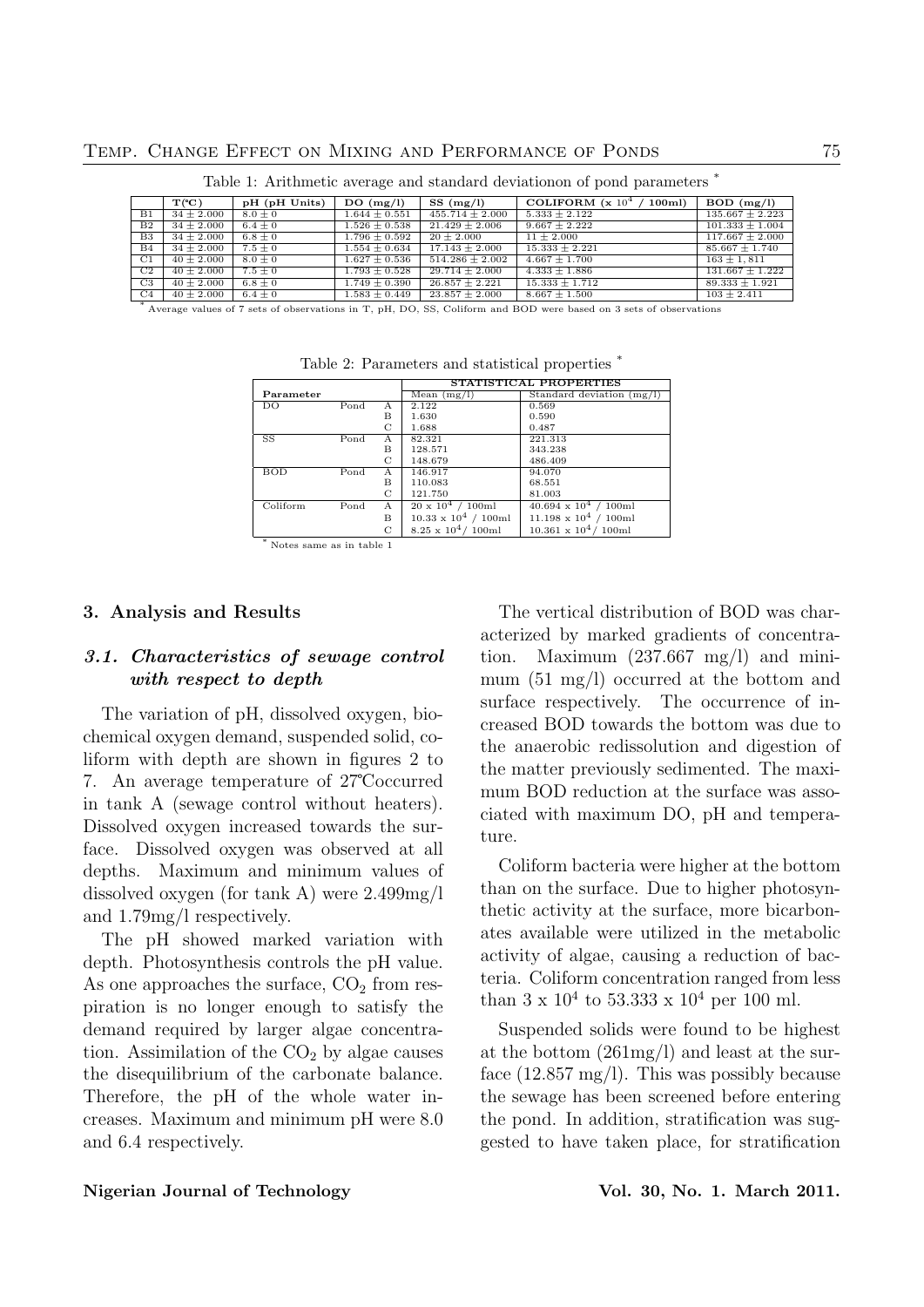

(c) Sampling Device

Figure 1: Laboratory Set-Up.

takes place in ponds as shallow as 0.2 m [7].

# 3.2. Effect of changes in temperature on parameters with respect to depth

 $\cdot$  I

The variations of pH, SS, DO, BOD, Coliform with depth are shown in tables 1 and 2. For tank B, as the temperature varied in the different test days, the pH values for 0.1, 0.2, 0.3, and 0.4m depths were 8, 6.4, 6.8 and 7.5 respectively while for tank C, it was 8, 7.5, 6.8, and 6.4 respectively. This was because mixing affects photosynthetic activity. Photosynthesis controls the pH value.

In the dissolved oxygen test, as the temperature increased in the different test days, the DO levels fluctuated among the four depths. This was possibly because mixing has taken place and conveyed oxygen produced at the pond surface to the lower layers. In the suspended solid test, as the temperature changed, there was fluctuation in the trend because mixing helps to reduce thermal stratification of solids.

In the coliform test, fluctuation of coliform bacteria among the depths resulted possibly because mixing aids in dispersing bacteria and algae. In the BOD test, fluctuation of BOD values among the four depths resulted possibly due to the distribution of the digested, previously sedimented matter necessitated by mixing.

# 3.3. Level of stratification in ponds

The data in figures 2 to 7 (for tank A) showed the occurrence of vertical stratification. Hence, stratification is not restricted to deep ponds only. However, the extent of stratification depends on the time of sampling. DO and pH decreased from the pond surface to the bottom. The reverse was the case for SS, BOD and coliform. Statistical Student T-Test

From table 2, pond A had the highest mean DO (2.122mg/l), followed by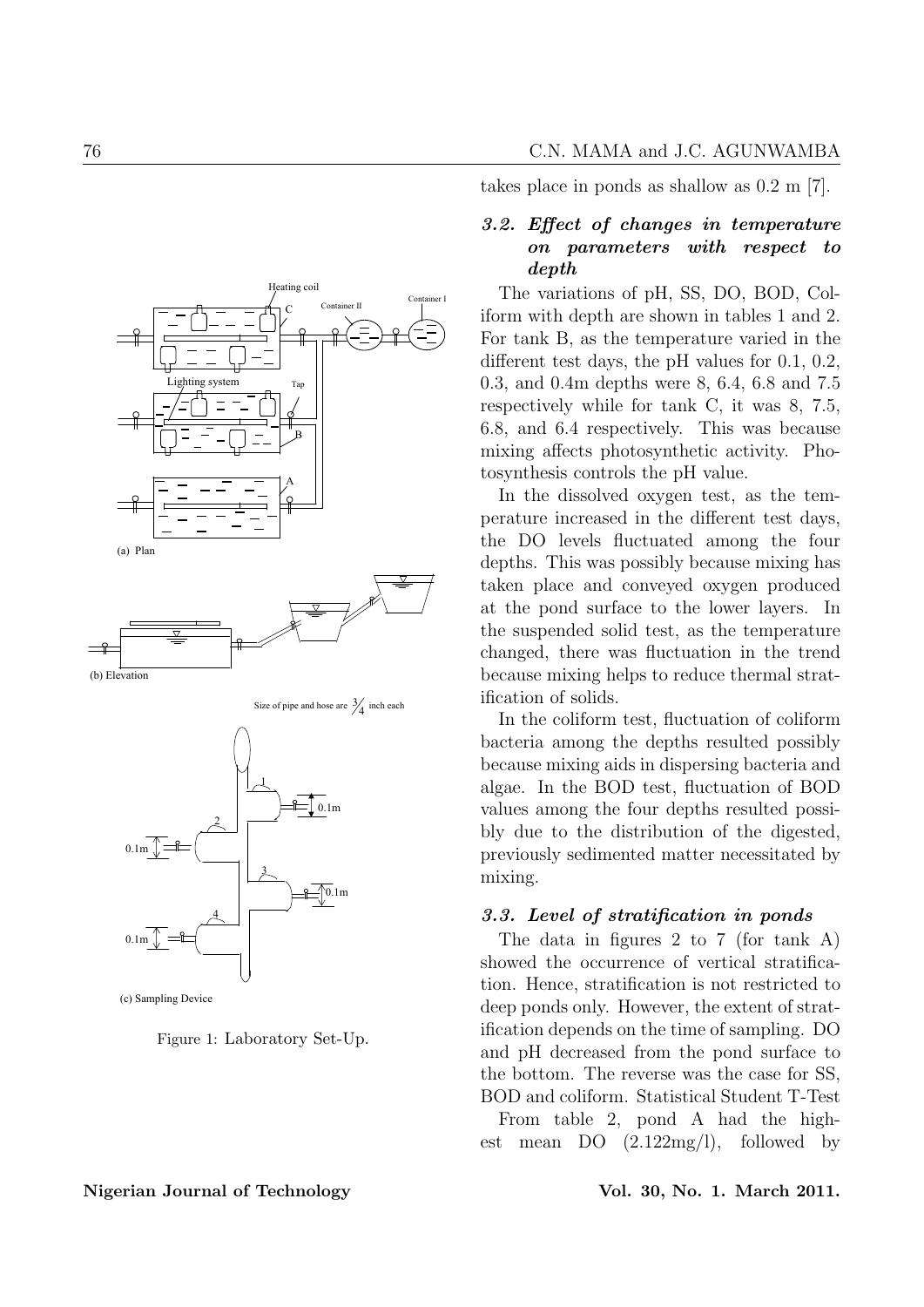

Figure 2: Relationship between average temperature and depth for tank A.



Figure 3: Relationship between pH and depth for tank A.

pond C (1.688 mg/l) and then pond B (1.63mg/l). The mean suspended solid was highest in pond C (148.679mg/l), followed by pond B (128.571mg/l) and then pond A (83.321mg/l). The mean BOD was highest in pond A (146.917mg/l), followed by pond C (121.750mg/l) and then pond B (110.083mg/l). The mean faecal coliform was highest in pond A  $(20 \times 10^4 / 100 \text{ml})$ , followed by pond B  $(10.333 \times 10^4 / 100 \text{ml})$  and then pond C  $(8.25 \times 10^4 / 100 \text{ml})$ .

# 3.4. Implication on the efficiency of waste stabilization pond

The general trend showed marked reduction in suspended solid, coliform, dissolved oxygen,



Figure 4: Relationship between DO and depth for tank A.



Figure 5: Relationship between SS and depth for tank A.



Figure 6: Relationship between Coliform and depth for tank A.